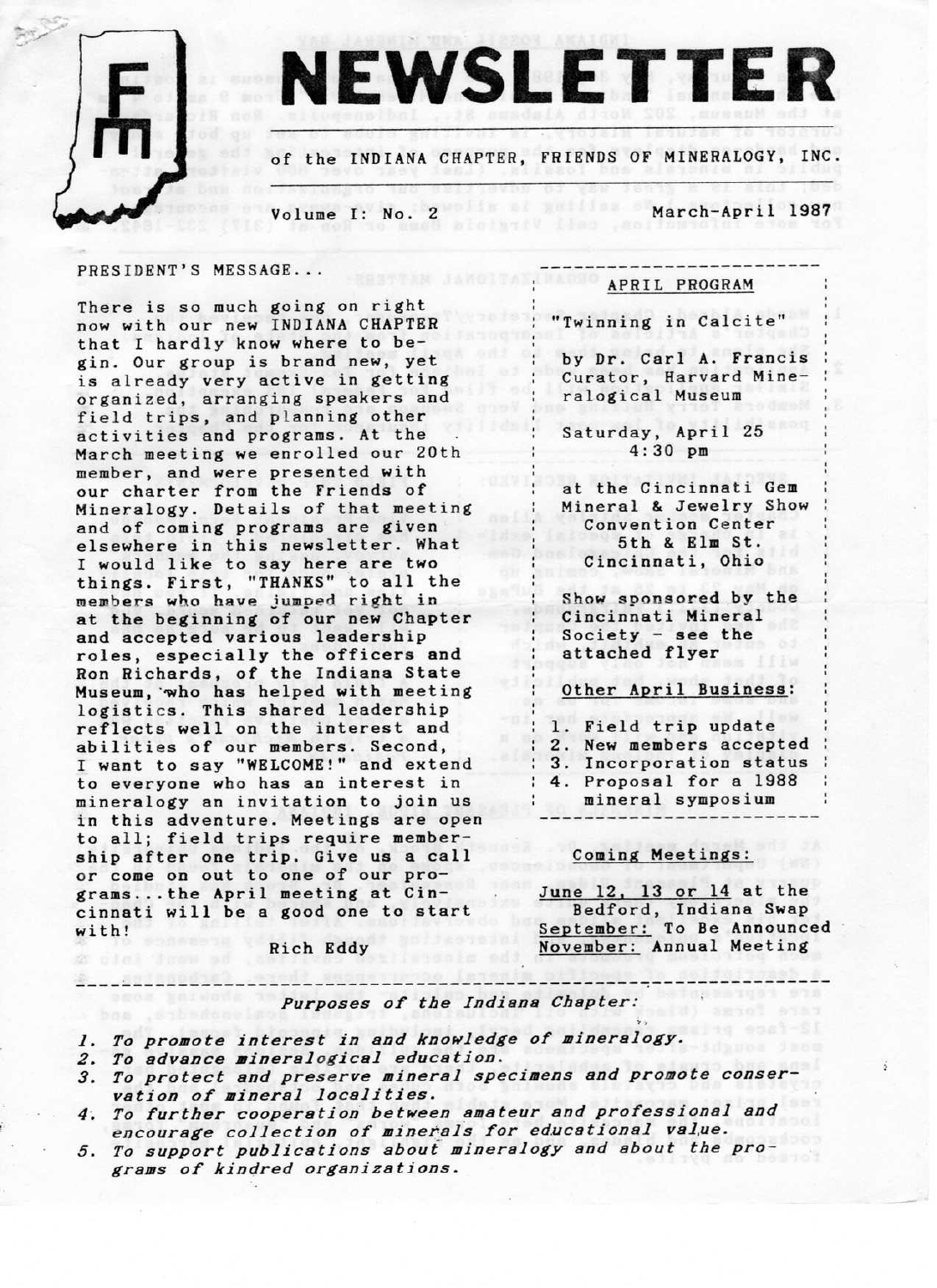#### INDIANA FOSSIL AND MINERAL DAY

On Saturday, May 30, 1987, the Indiana State Museum is hosting the third annual "Indiana Fossil and Mineral Day" from 9 am to 4 pm at the Museum, 202 North Alabama St., Indianapolis. Ron Richards, Curator of Natural History. is inviting clubs to set up both showy and hands-on displays for the purpose of interesting the general public in minerals and fossils. (Last year over 800 visitors attended; this is a great way to advertise our organization and attract new collectors.) No selling is allowed; give-aways are encouraged. For more information, call Virginia Hamm or Ron at (317) 232-1642.

#### ORGANIZATIONAL MATTERS:

- i. Wanda Aldred, Chapter Secretary/Treasurer, has received the Chapter's Articles of Incorporation from the State of Indiana. She plans to bring them to the April meeting.
- 2. Application has been made to Indiana for Tax-Exempt status. Similar application will be filed for Federal IRS exemption.
- 3. Members Terry Huizing and Vern Swanson are researching the possibility of low-cost liability insurance for the Chapter.

#### SPECIAL INVITATION RECEIVED:

Chapter member Shirley Allen is in charge of special exhibits for the Chicagoland Gem and Mineral Show, coming up on May 23 to 25 at the Bupage County (Ili.) Fairgrounds. She has invited the Chapter to enter an exhibit, which will mean not only support of that show, but publicity and some income for us as well. We appreciate her invitation and will work on a display of Indiana minerals.

### FIELD TRIP DEVELOPMENTS:

Vice-President Vern Swanson has circulated a field trip survey, asking the members' preferences for trip localities and timing. If you have not yet returned yours, you will want to be sure he has your ideas.

A field trip proposal at the March meeting which received a very positive reaction was a trip to Michigan's Upper. Peninsula.

# MINERALS OF PLEASANT RIDGE, INDIANA

At the March meeting, Dr. Kenneth Brock, of the Indiana University (NW) Department of Geosciences, spoke on the minerals found in the quarry at Pleasant Ridge, near Rensselaer. Dr.. Brock has studied the mineralogy there quite extensively, and shared with the Chapter his excellent slides and observations. After telling of the location's uniqueness, and interesting though filthy presence of much petroleum products in the mineralized cavities, he went into a description of specific mineral occurrences there. Carbonates are represented by dolomite and calcite- the latter showing some rare forms (black with oil inclusions, trigonal scalenohedra, and 12-face prisms resembling beryl, including pinacoid faces). The most sought-after specimens are the sulfides. Besides massive galena and crusts of sphalerite, there are pyrites (elongated bar crystals and crystals showing both cubes and octahedra) and the real prize: marcasite. More stable than that found in most other locations, the marcasite here forms "worms" and "mushroom" forms, cockscombs and blades, and as the highlight, epitaxial marcasite formed on pyrite.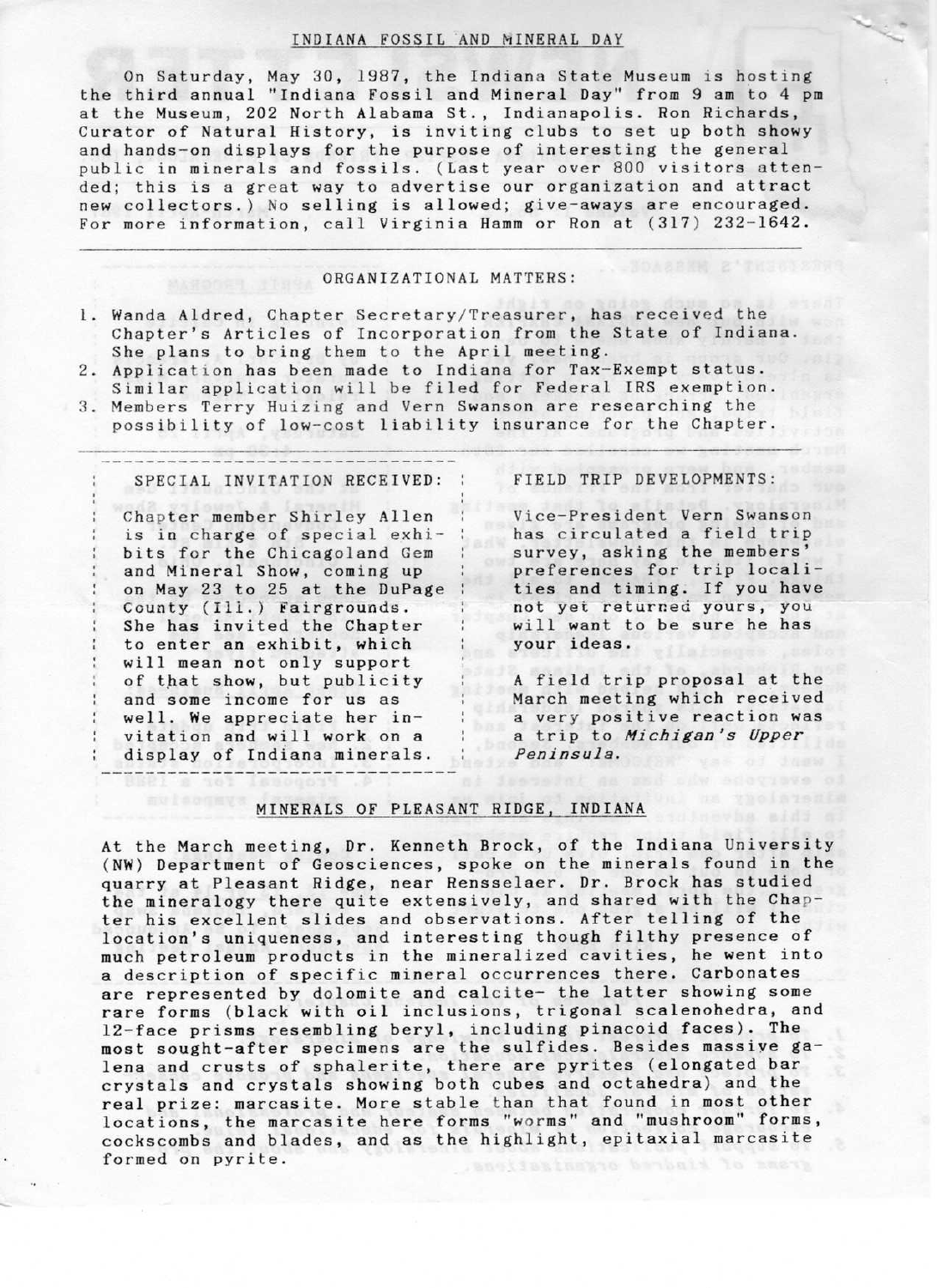#### Indiana Chapter, Friends of Mineralogy, Inc. Indiana State Museum Indianapolis, Indiana March 8, 1987

The meeting was called to order by President Rich Eddy. Minutes of the last meeting were read. Margaret Kahrs moved that they be accepted as read. Seconded by George Aldred, motion carried. The Treasurers report was given with a balance of \$138.62.

**STO** 

Rich passed out copies of the revised Constitution and By-laws.

A letter was recieved from Roy Lasmonis welcoming the Indiana Chapter to Friends of Mineralogy and inclosing a nicely framed Charter. Another letter was read from Albert Kidwell refunding \$4.00 of the \$7.00 per person to Friends of Mineralogy and explaining the policy. Vern Swanson moved and Naggie Kahrs seconded a motion to retain the refund from National in our Chapter Treasurery. The money will be needed for starting the Newsletter and for the Incorporation Fee that is now due. Motion carried.

Date, time of meeting and possible speakers for the program at the Bedford Swap was discussed. Maggie will contact Rich later on this as she is also Bedford Swap Chairman.

Vern Swanson can set up the ISM Mineral collection to view at any meeting date, possibly the Nov. Annual Meeting. Winter would be the best time for this.

A letter from Ben Molton, State Chairman for Midwest Federation of Mineralogical Societies, was read. He pledged to cooperate with the Chapter and wished us good luck.

A letter was read from IFM member Shirley Allen concerning a Chapter exhibit at the Chicagoland Show, May 23-25, Dupage County Fairgrounds. If the Chapter sets sets up an exhibit we would be paid \$35.00. Shirley has a case she could set up in our name, but it has been used before. Nelson Shaffer moved that we make up a new case. seconded by Vern Swanson. Motion carried. Rich Eddy will be going to Michigan near that time and could drop off a case with Shirley and pick it up on returning.

The meeting was recessed for the program. Ken Brock presented a very impressive slide show and discription of minerals coming from the Pleasent Ridge Quarry near Rensselaer, IN. Ken Brock joined the Chapter, saying he was very interested in what we were trying to do and would help as much as possible, but circulation problems in his legs would limit what he could do.

Meeting reconvined-

Terry Huizing reported on the meeting at Tucson. The Indiana Chapter now makes eight Chapters. The Friends of Mineralogy had voted a \$50.00 loan to get Chapters started. Chapters can ask for the money if needed. When asked about the possible insurance, Terry said it was the Eastern Federation who had the insurance not Miswest as reported in the minutes.

Present at this meeting were Rich and Karen Eddy, Margaret Kahrs, Vern Swanson, Nelson Shaffer, Ron Thomas, George and Wanda Aldred, Terry Huizing, Christopher Parrett, Kenneth and Victoria Brock, Ron Richards and two guests, new employees of the Indiana Geological Survey.

Wanda Aldred, secretary

Venda alexio

 $\sim$ 

 $-1.1$